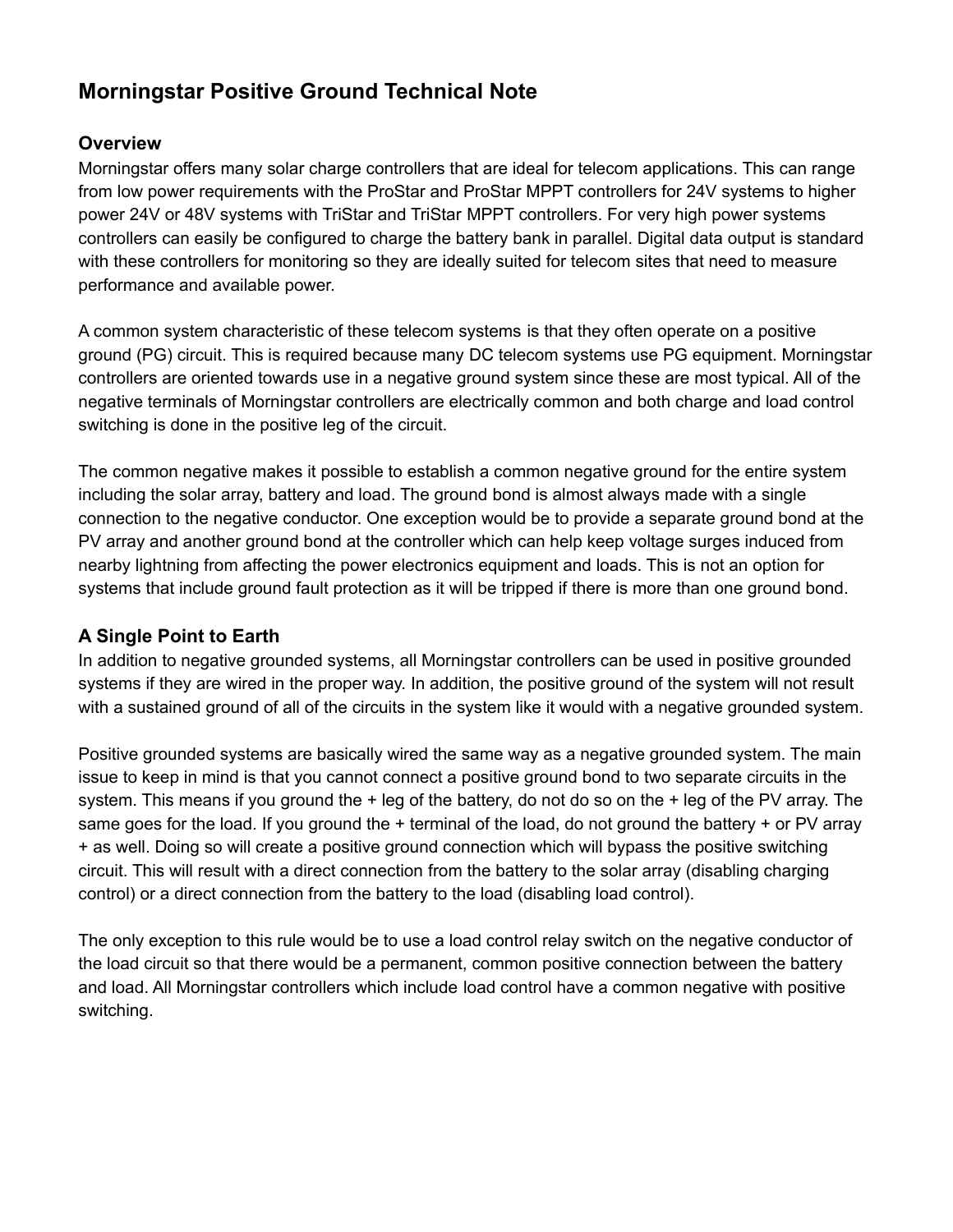# **Positive Grounding Graphic Illustrations**



Fig. 1 – This system is grounded properly on the battery circuit only. Charging and Load Control will function properly.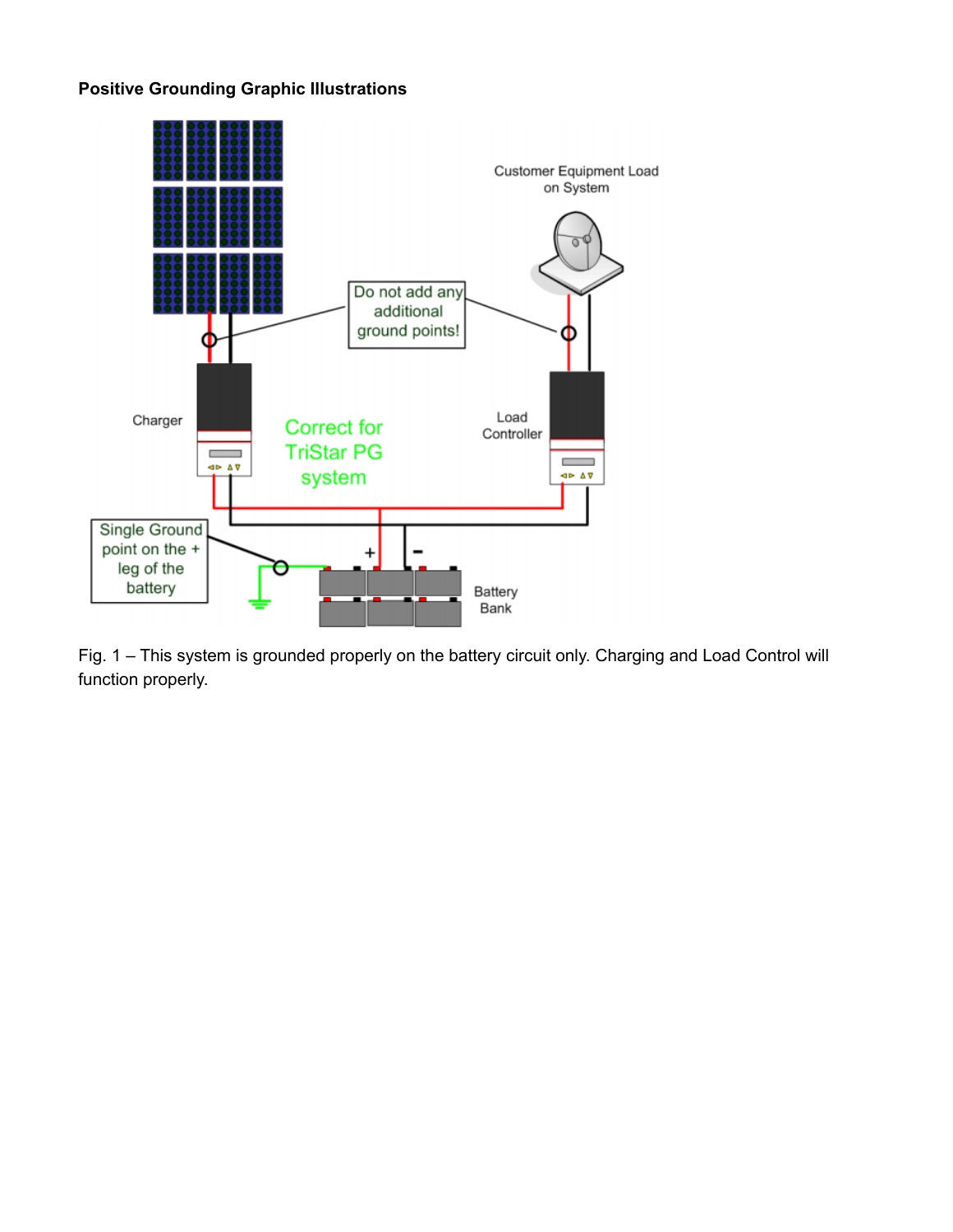

Fig. 2 – This is another example of a PG system that will function properly



Fig. 3 – This system will not charge properly. It has been grounded in two locations and a ground loop will be created around the TriStar charge controller. The controller will now no longer be able to properly control charging current since its circuit has been bypassed.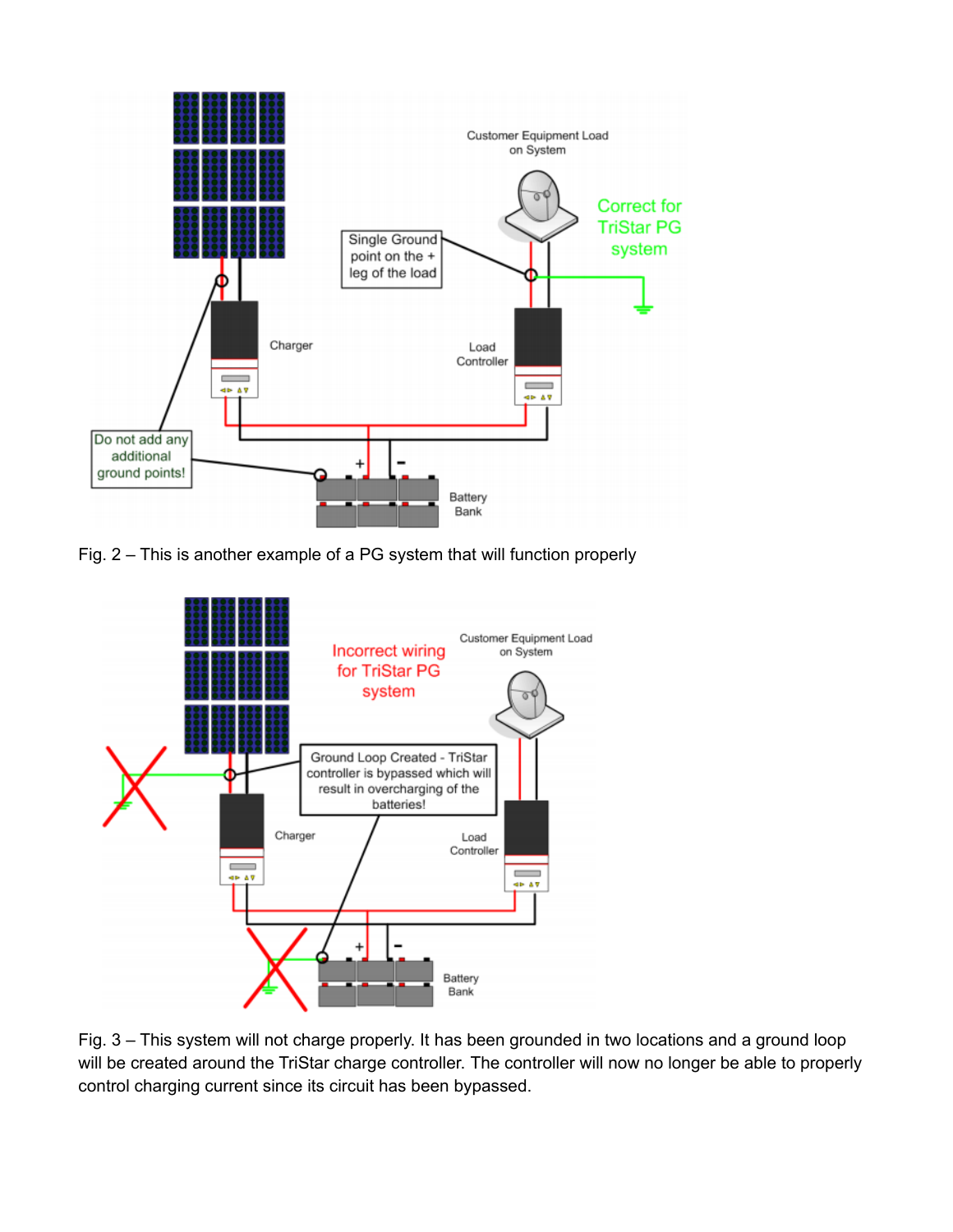

Fig. 4 – Example with positive grounding for a ProStar MPPT system.

## **Positive Ground for the Telecom Load**

In order to keep the telecom load grounded during operation the positive ground has to be connected to the battery circuit or the load circuit as shown in Fig. 1 or Fig. 2. If it is grounded on the PV array circuit the battery and load will not have a positive ground. Morningstar controllers that include load control have a common negative so when it disconnects the load the load will no longer be grounded. However, the telecom equipment should not require a positive ground when disconnected. If for some reason this is considered a problem, it is possible to ground the load circuit or use a relay for load control with the negative conductor of the load circuit.

### **Chassis/Enclosure Ground**

For Morningstar controllers the chassis is isolated from the DC circuits of the controller. Therefore, the chassis can be grounded the same for a positive ground system as it is for a negative grounded system. Grounding the chassis is required by code in many jurisdictions. Surge protection devices include a connection to the equipment ground in order to function properly to limit voltage surges from nearby lightning strikes. Many Morningstar controllers include a chassis ground terminal. If it doesn't it is possible to wire a equipment grounding conductor directly to the chassis. Please see the product manual for more information about equipment grounding and follow local electrical code equipment ground requirements.

# **Disconnect and Overcurrent Protection when using the Ethernet MeterBus Converter (EMC-1)**

The NEC and many jurisdictions allow for using a disconnect and overcurrent protection on the ungrounded conductor. Therefore, single-pole battery breakers, switches or fuses may be installed on the negative power conductors. However, when using the Ethernet MeterBus Converter (EMC-1), this is not an option.